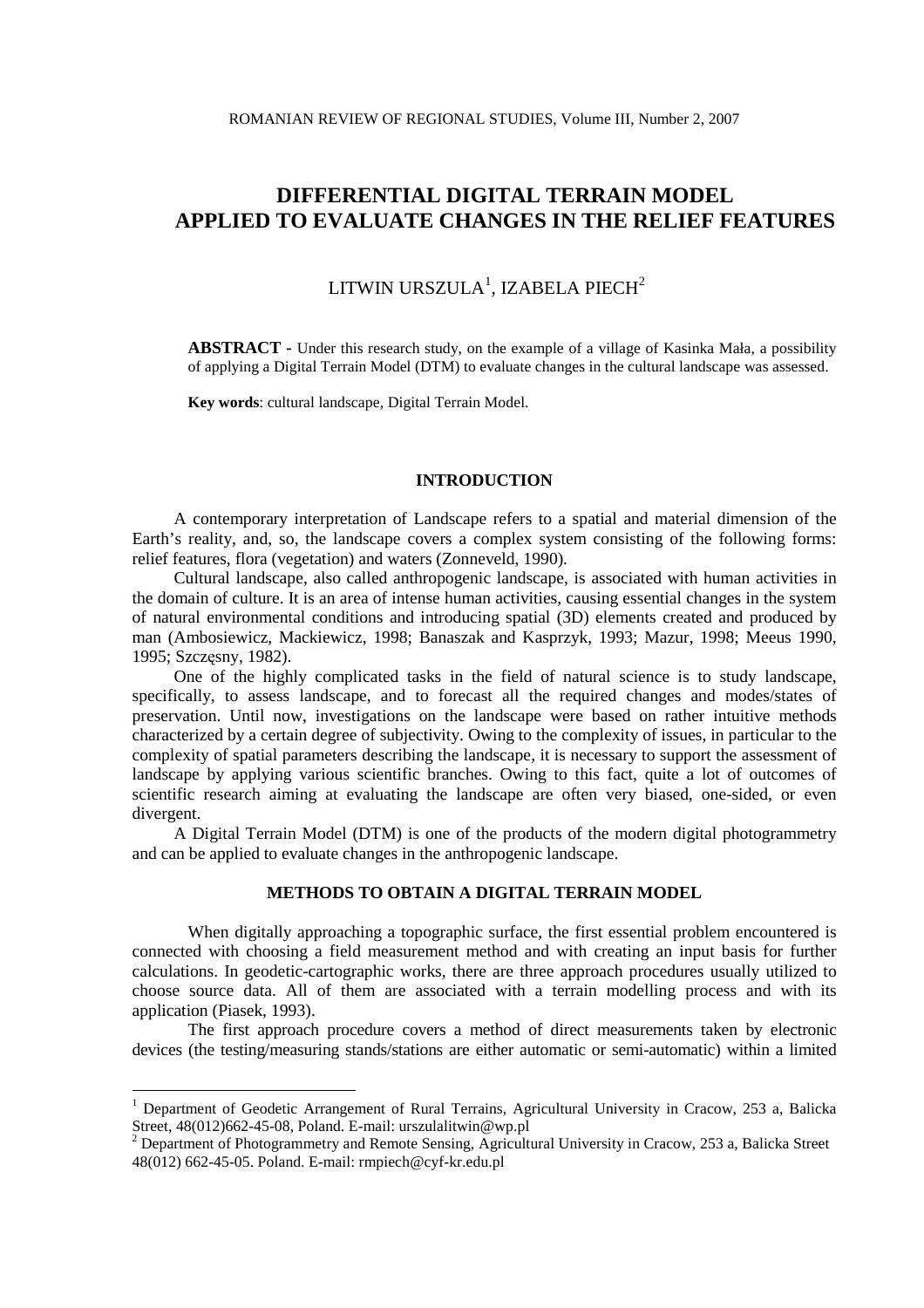range of the terrain surface. Using this approach, highly accurate measurements are obtained; they can be applied to designing earth structures, computing total cubic contents (cubatures) of earth masses etc.

The second approach is associated with photogrammetric measurements, which are processed by a stereo plotting machine; the processed images usually have accuracy dependent on the differentiation in the heights (elevation) of the terrain measured. Most frequently, this approach is applied to large ranges of surfaces. A typical example of the second approach application comprises dam designs, water reservoirs designs, and designs of roads and highways/motorways (Piasek, 2000).

The third approach is based on the digitalization of existing maps. Data can be processed manually, automatically or semi-automatically. This option is characterized by a poor accuracy subject to the scale of maps being processed; it is applied, among other things, to reproduce the configuration of the studied terrain and its relief features (Petrie, 1987a, 1987b).

## **A DIGITAL FORM OF THE TERRAIN MODEL**

A Digital Terrain Model can be represented in the form of:

- TIN a network of irregular triangles;
- GRID with randomly assumed sizes of a mesh and sides parallel to a local or national coordinate system,
- Contour Model

**TIN** – (eng. *Triangular Irregular Network*) numerous irregular nettings form a network of irregular triangles with vertices lying on measurement points; the triangles create surfaces, which are most congruent with the terrain. This DT Model depends on the method of setting measurement points; morphological forms of the terrain are easy to be maintained and to be described within the same structure since the shape and the size of triangles are adjusted to terrain forms. A weak point of the TIN structure is the necessity of having larger sets files to archive data. No TIN structure is provided/ generated when automatically generating a DTM.

The Digital Terrain Model shaped as a network of triangles is recommended for applications to terrains characterized by an intricate configuration and relief features, with lots of anthropogenic elements.

**GRID** – is a regular network composed of nettings made up of quadrates, rectangles or triangles; in the knots of the netting, there are points of a definite terrain height. The GRID is regarded as a 'secondary' network with meshes that are freely/randomly dimensioned and their sides are parallel to the coordination system assumed. This DTM appears more useful when generating digital orthophotomaps.

**Contour Model** – comprises isolines describing terrain surfaces; the basic element of this DTM is a sequence of coordinate pairs of a point of 'Z', which is its given height. This type of representation of the terrain configuration and relief features is typical when using cartographic methods.

# **ACCURACY OF THE DIGITAL TERRAIN MODEL**

The accuracy of DTM is characterized by a mean height error obtained by the interpolation of a resulting DTM as presented by the Equation 2. The accuracy of DTM depends on the following factors:

- errors in source data:
- size of the netting mesh:
- character of the relief features;
- methods of interpolation.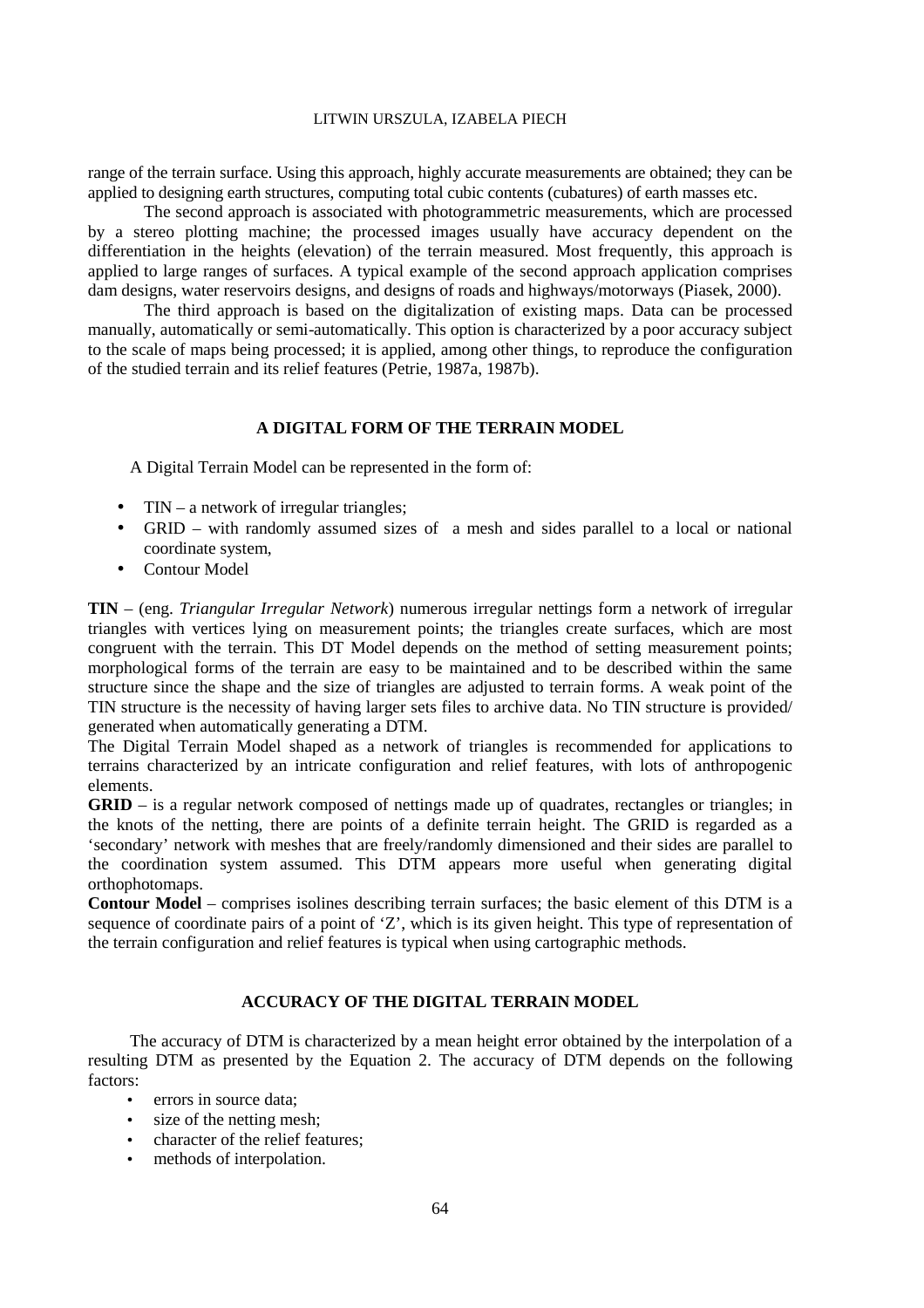The above factors are compiled in an empirical equation by Ackermann; in the equation, its second term includes errors connected with the interpolation of height in the resulting (secondary) network knots (Technical Guidelines K-2.8):

$$
m^2_{DTM} = m^2_{z} + (\alpha \, d)^2 \tag{1}
$$

where:

 $m_{DTM}$  – mean error of the height being interpolated;

 $m_z$  – mean error of the measurement data;

- $\alpha$  coefficient describing the character of relief features;
- *d* mean distance between individual measurement points.

*Value of a coefficient:* 

 $\alpha = 0.004 - 0.007$  – relating to flat terrains:  $\alpha = 0.01 - 0.02$  – relating to terrains with moderate relief features;  $\alpha = 0.02 - 0.04$  – relating to terrains with steep and irregular surfaces.

Mean error of the height determined is:

 $m_z = \pm (m_{DTM}^2 - (\alpha \ d)^2)/2$ ; the height value should not exceed 1/3 of the contour distance (interval) as assumed for a given topographic map with a given scale.

Prof. Torlegard provides equations describing the accuracy of a resulting DTM obtained from a measurement made on the basis of aerial photographs; the equations depend of the type of a particular terrain:

 $M_Z$  = 0.2 ÷ 0.4 ‰ · H – with regard to a flat terrain;  $M_Z$  = 1.0 ÷ 2.0 ‰ · H – with regard to mountainous terrains;  $M_{Z\text{ max}} = 2 \div 3 \text{ x } M_{Z}$ 

As for the 1:26 000 aerial photographs, it is possible to receive a maximum accuracy level of  $M_Z = \pm 0.8$  m, and as for the 1:5 000 aerial photographs, their accuracy is:  $M_Z = \pm 0.25$  m.

The accuracy of DTM, obtained using an automatic method of measuring a point height (serial correlation), is comparable or higher than the accuracy of DTM obtained using an analytical plotting instrument for photographs scanned using 15  $\mu$ m pixels :

- as for the flat and undulating terrains, the mean error is:  $m_{DTM} \leq 0.10\%$  ·H
- as for the mountainous terrain, the mean error is:  $m_{DTM} \leq 0.25\%$  ·H

However, in the case of photographs scanned using 30  $\mu$ m pixels:

- as for the flat and undulating terrains, the mean error is:  $m_{DTM} \leq 0.10\%$  H
- as for the mountainous terrain, the mean error is:  $m_{DTM} \leq 0.20 0.35\%$  ·H (Dorozhynskyy, 2002)

The measurement of such form lines of the terrains, such as lines of discontinuity, skeleton lines, surface area of exclusions, is performed by using the manual digitalization of such objects on a stereoscopic model. Next, this measurement is applied to the process of generating an ultimate/resulting DTM.

The above-cited mean error of the height value, obtained by interpolating the resulting DTM, allows for the determination of its accuracy. The mentioned error covers the following factors: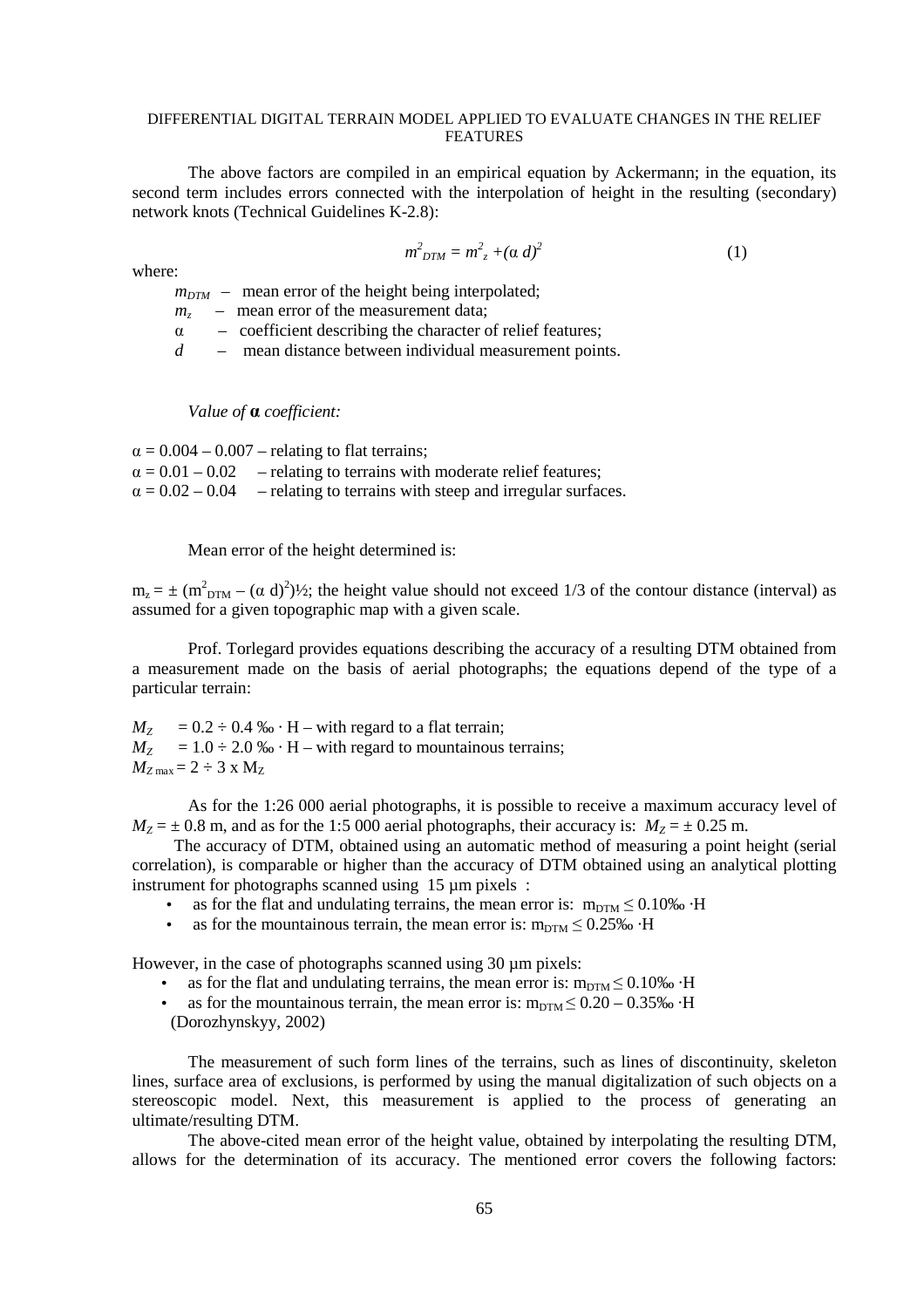measurement errors, accuracy of input data, dimension of the netting mesh and a factor describing the character of a given terrain.

It is worth emphasizing that while developing DTM, a technologically important element to be considered and included is the determination of the interrelations existing among the density and accuracy of surface measurements, the complexity of terrain forms and the density of the secondary DTM network being generated.

In the case, a DTM is generated for an orthophotomap by using a photogrammetric method, the size of a netting mesh (it is the so called 'secondary network') is as follows:

secondary netting mesh of a given DTM  $\leq 20 \cdot m_{\text{DTM}}$  as for a flat terrain; secondary netting mesh of a given DTM  $\leq 10 \cdot m_{DTM}$  as for an undulating terrain.

# **APPLICATIONS OF DTM**

The Digital Terrain Model has been more and more frequently practically applied in cartometrical surveys and studies. It is used:

- to automatically generate contour lines of shaded relief to develop: maps of terrain roughness, slope maps, maps of slope insolation, longitudinal (long) and transversal (cross) profiles, perspective views of terrains;
- to generate digital orhtophotomaps and stereoorthophotomaps. DTM is indispensably necessary in a process of digital generation of orthophotomaps for the purpose of eliminating image distortions caused by the terrain variation in level;
- to support such computer systems as GIS/LIS, where DTM is a separate thematic stratum;
- to assess the output volume in opencast mines and to determine the tempo of progression of erosion processes;
- to determine limits of inundation lines while performing simulations of a flood-wave height;
- to design communication roads, for example highways/motorways, with an option to quickly switch among various route run alternatives (how those roads may run), to draw up cost analyses, earthwork timetable (construction plan) and to determine the degree of incorporating the road into landscape and the visibility degree along the entire route.

Presently, DTM is applied to investigate phenomena occurring on terrain surfaces, as well as to spatial planning and engineering designing. In many publications, DTM is highlighted as being very necessary and useful; many authors also describe its multiple applications in many branches of the national economy (Baranowski, 1998, Adamczewski, 1998, Kurczyński, Preuss, 1998, Miłek, 1999).

A DTM generated can be visualized in different ways depending on its eventual applications.

# **THE AREA UNDER INVESTIGATIONS**

The researches on the assessment of changes in the landscape of submontane terrains were performed in the village of Kasinka Mała, in the gmina (commune) of Mszana Dolna.

A town of Mszana Dolna is located in the inner-mountain depression within the Beskid Wyspowy Range. The area of Mszana Dolna covers the bottom of this mountain depression and the slopes of hills/summits surrounding the depression. The intermontane valley, where Mszana Dolna is situated, is of erosional origin. It was cut out in multi-coloured slates from the Eocene era by two main rivers Raba and Mszana, by their tributaries Porębianka and Słomka, which converge in this valley, and by many smaller brooks and streams. The bottom of this valley is lined with layers made up of gravels, sands, and flysch silt. The thickness of those layers is 5 m.

A key factor deciding on specific landscape values and scenic-aesthetic advantages of this town is the variety of relief features and the terrain configuration diversity. The following places should be cited as very noticeable in this district: - southern slopes of the summit of Lubogoszcz; -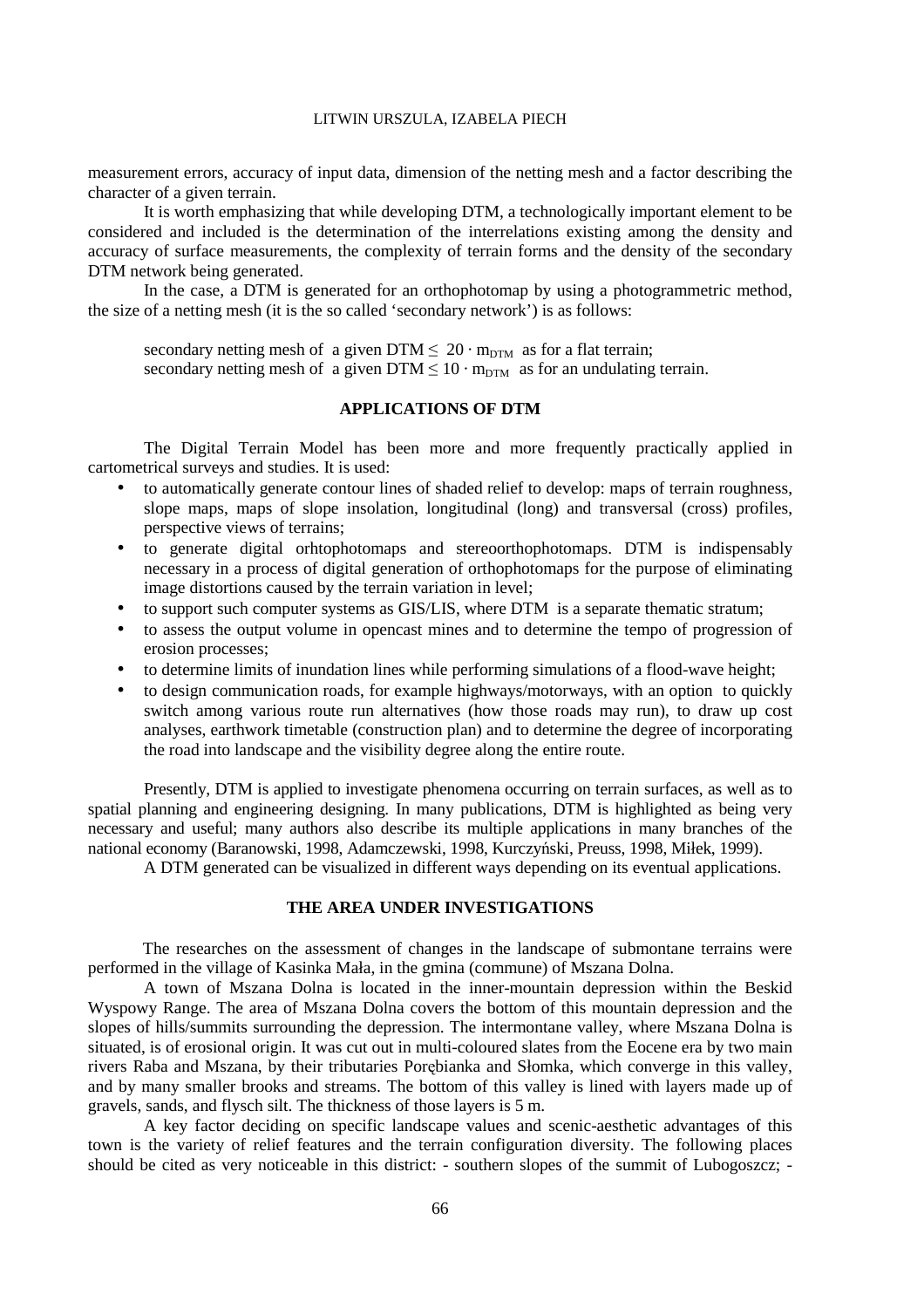almost the entire ridge of the Adamczykowa Mount – Gronoszowa, between the valley of the River Raba and the village of Poręba; - a considerable part of the hill slopes within the Zarabie region; and, finally: - a significant part of hill slopes with northern exposure and descent into the valley of the river Słomka.

In each of the places named above, each single, not built-up plot is qualified as a very attractive and scenic location and each single field-path or green lane is regarded a very enthralling scenic route. Owing to the landscape and aesthetic values of this area, it is highly recommended to maintain the agricultural and forest character of the slopes surrounding the valley of the town of Mszana Dolna. This particular type of space use is the only warranty that all its environmental, cultural and recreational values can be maintained and preserved.

The village of Kasinka Mała (fig.1) is situated near the main road from the town of Mszana Dolna to Cracow [in Polish: Kraków] in the Province of Małopolska, in the powiat of Limanowa, and in the gmina of Mszana Dolna; it is the western edge of the Beskid Wyspowy Range. The altitude of the location of Kasinka Małą ranges between 370 and 440 m above sea level. Kasinka Mała lies where the mouth of the river Kasinka flows into the river Raba (right-hand tributary of the Vistula river). The Kasinka Mała village borders on the following localities: Mszana Dolna, Lubień, Kasina Wielka and Węglówka.



**Figure 1.** *The Area under investigation– Kasinka Mała.* Source: WWW site in Internet: 'Geoportal'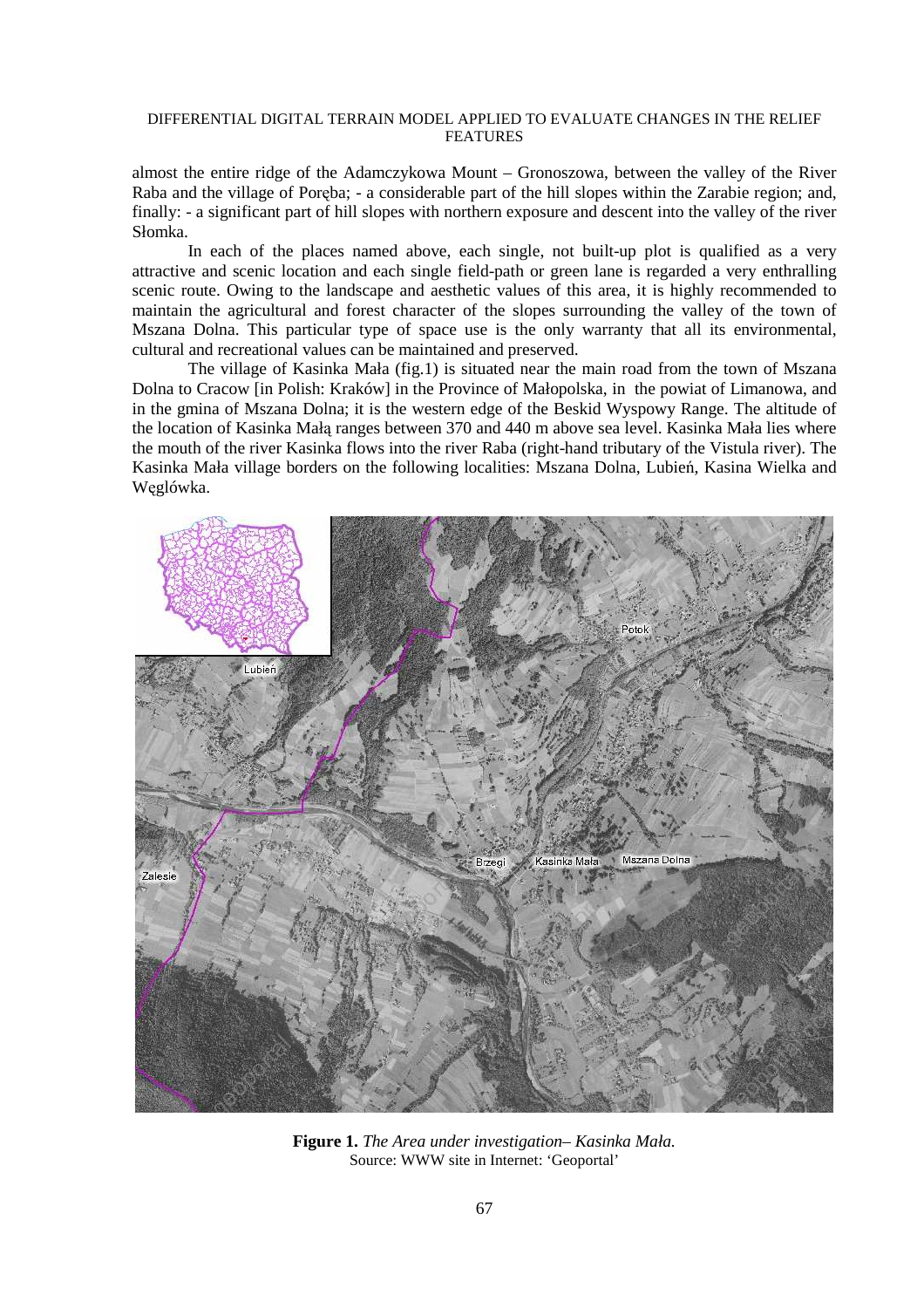#### **SOURCE MATERIALS, METHOD OF ACQUIRING DATA**

The investigations on the possibility of applying photogrammetric methods to the assessment of changes in the landscape of submontane terrains were performed in the village of Kasinka Mała.

 This particular investigation object has been selected as an example of a typical submontane area where changes in the landscape had occurred. For the research purposes, two types of photographs were used: - colour aerial photographs at a scale of 1:26 000, taken in a period from 1995 to 1997 under the PHARE programme; - archive panchromatic photographs at scales of 1:19 000 and 1:20 000, taken during the 1960s and 1970s. This set of photographs constitutes a valuable material and allows for the determination of both the changes occurring in the environment and the tempo of their progressing.

# **DEVELOPING DTM AND ASSESSING ITS ACCURACY**

Most frequently, the planimetric and contour (topographic) map is a model of terrain relief forms. A very important element of such map is that contour lines are very well drawn. When a contour drawing is replaced by a digital terrain surface model, then, new possibilities appear in the domain of landscape (Nita, 2001b). With DTMs, a procedure of obtaining essential parameters that characterize basic land features/forms becomes much more feasible and more precise. In addition, with DTMs, we can simply and quickly assess slope and terrace surfaces, determine and report averaged or real angles of slopes and insolation or show exposures/aspects of some selected surfaces. Relief features, landforms or their fragments can be compiled in thematic modules and we can put on those thematic modules and assess all kinds of changes as suggested for a given landscape to achieve a full visualization thereof from any perspective. Additionally, aerial photographs can be successfully placed on such modules (Chybiorz, Nita, 1999).

For the purpose of the present research study, a Digital Terrain Model was manually produced at a 'Dephos' photogrammetric station by importing a project from the ImageStation. Height Data for this DTM were taken from photogrammetric data set (stereo-pairs of aerial photographs).

A grid with a 30 x 30 m mesh was established, the model was complemented by discontinuity lines (stream lines, crest lines) and the grid was filled in the places with breaks in the terrain relief.

Discontinuity lines add vividness to the resulting DTM and improve its three-dimensionality, especially in the areas showing a diversified relief. In the next stage of investigations, DTM will be used as a method of representing the terrain relief or as a basis for various analyses to be performed. Profiles, a contour map or a 3D terrain model, known as block-diagram, can be developed quickly and easily from any DTM. The Digital Terrain Model was produced for each single stereogram and visualized in the 'Surfer' software. In the further phase of the study project, the Digital Terrain Model will be applied to produce a differential model.

The determination accuracy of the height of a given point from DTM was computed on the basis of the following formula developed by Prof. Akcermann:

$$
m^2_{DTM} = m^2_{z} + (\alpha \, d)^2
$$

where:  
\n
$$
m_z
$$
 – for undulating terrains H/10 000  
\nH = 2000 m  
\n $\alpha$  = 0.010 – 0.020 – for undulating terrains  
\nd = 30m  
\n $m^2_{DTM}$  = (2000m/10 000)<sup>2</sup> + (0.015 · 30 m)<sup>2</sup> =  
\n= (0.2)<sup>2</sup> + (1.5)<sup>2</sup> = 0.04 + 2.25 = 2.29m $\sqrt{2.29}$  m = 1.5 m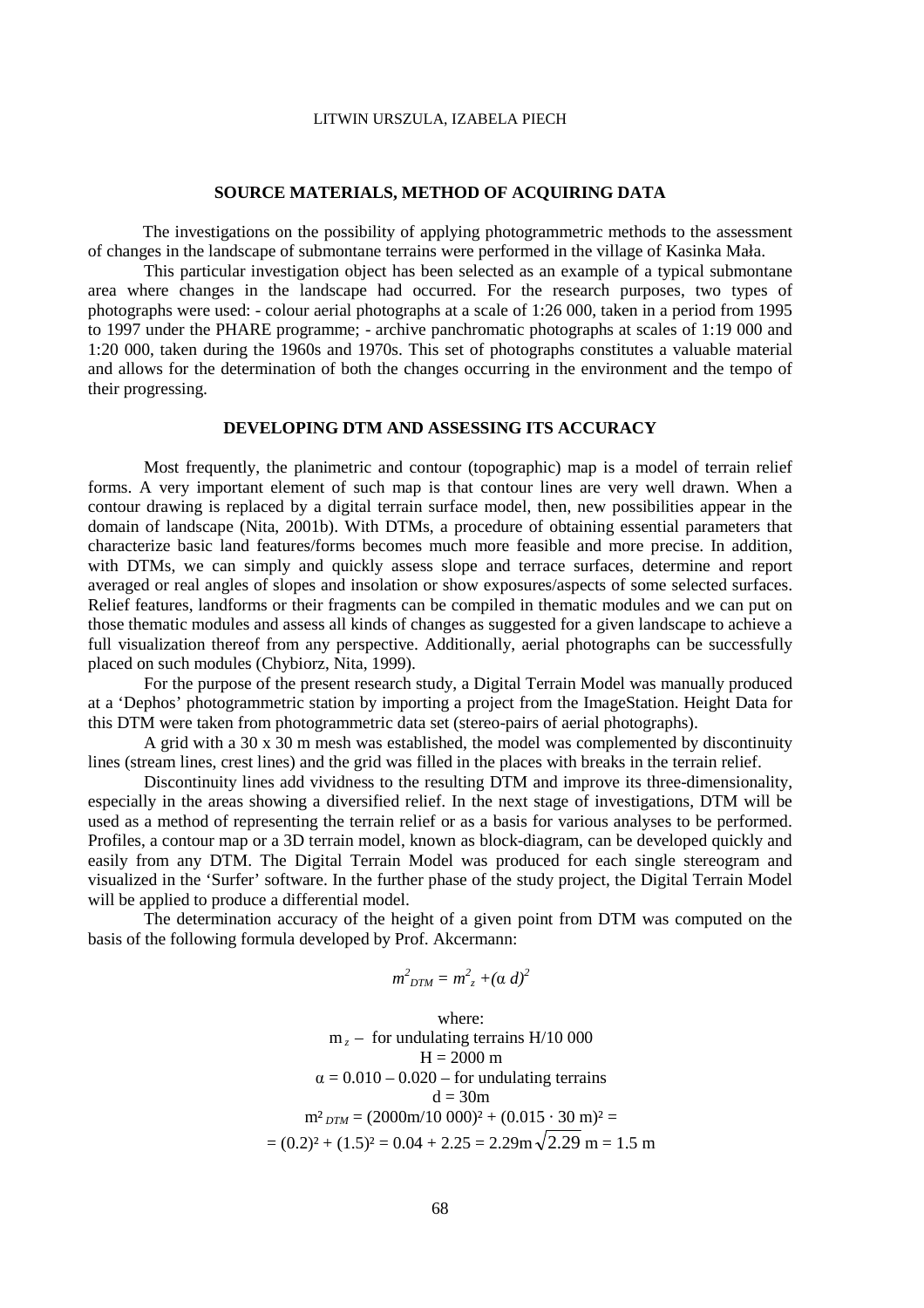The determination accuracy of the height of a given point from DTM is:  $2 \cdot m_{DTM} = 2 \cdot 1.5 \text{m} = 3.0 \text{ m}$ .



## **Stereogram 1169 ÷ 1170 (in the year 1963)**

**Figure 2**. *Arrangement of the contours of the terrain investigated; contours were generated using DTM for a stereogram No. 1169 ÷ 1170 (in the year 1963).* 



**Figures 2a and 2b**. *Digital Terrain Model constructed on the basis of a model made up of archive black & white photographs for a stereogram No. 1169 ÷ 1170 (in the year 1963).*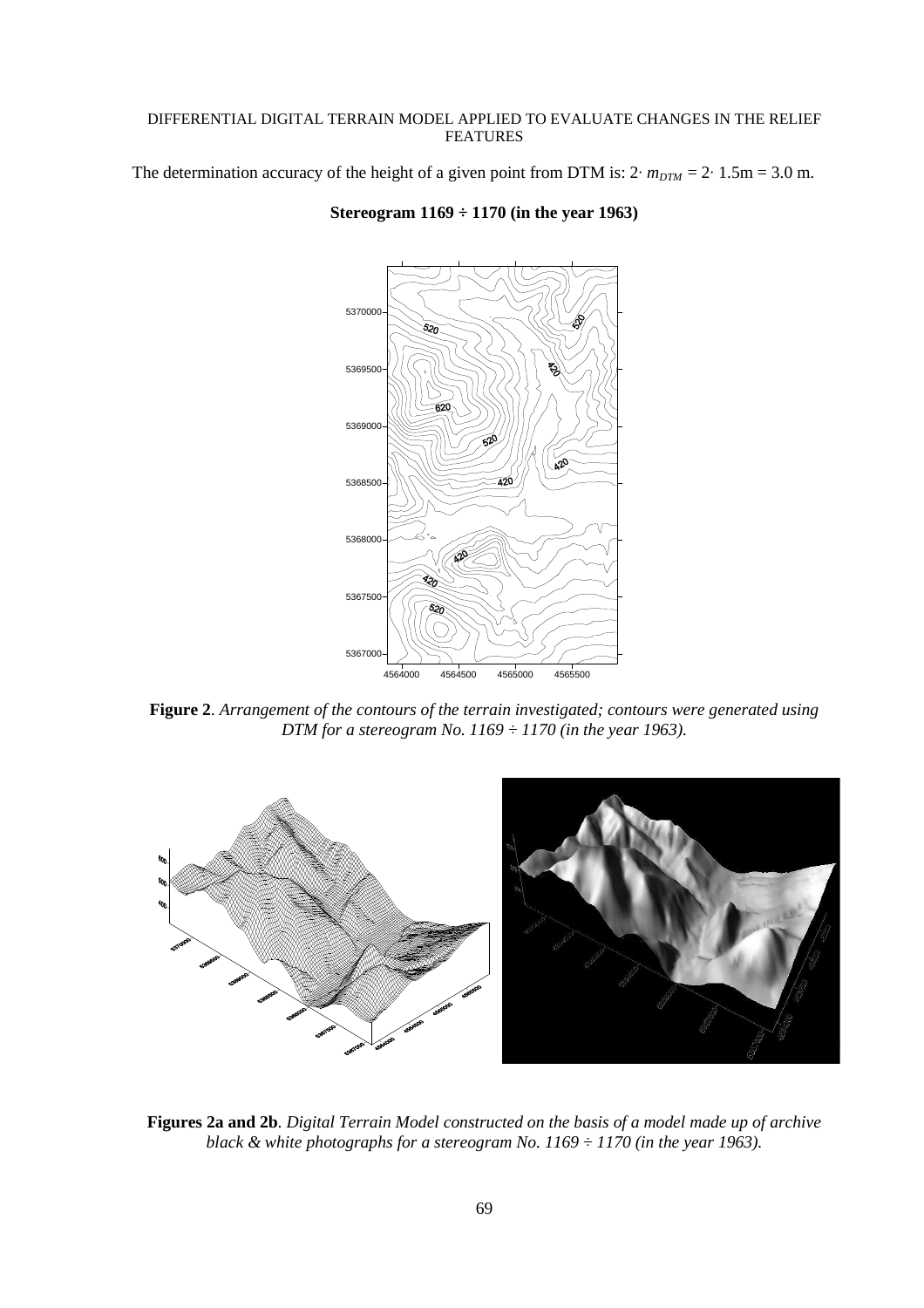

**Stereogram 1240 ÷ 1241 (in the year 1977)** 

**Figure 3**. *Arrangement of the contours of the terrain investigated; contours were generated using DTM for a stereogram No. 1240÷ 1241 (in the year 1977).* 



**Figures 3a and 3b.** *Digital Terrain Model constructed on the basis of a model made up of archive black & white photographs for a stereogram No. 1240÷ 1241 (in the year 1977).*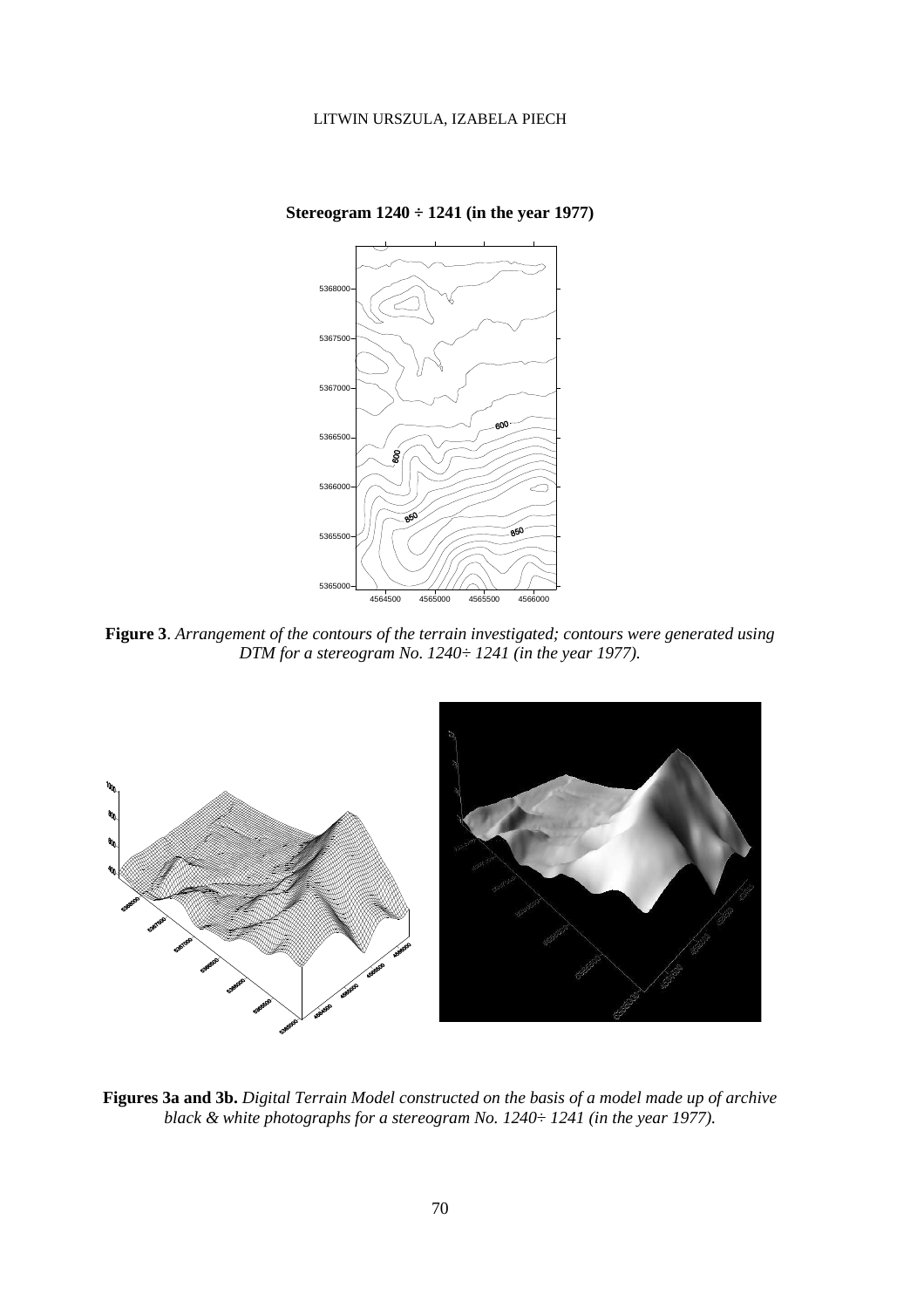

**Stereogram 7017 ÷ 7018 (in the year 1997)**

**Figure 4.** *Arrangement of the contours of the terrain investigated; contours were generated using DTM for a stereogram No. 7017 ÷ 7018 (in the year 1997).* 



**Figures 4a and 4b**. *Digital Terrain Model constructed on the basis of a model made up of archive black & white photographs for a stereogram No. 7017 ÷ 7018 (in the year 1997).* 

Based on the above Digital Terrain Models, differential digital terrain models were constructed at a 'Dephos' digital photogrammetric station.

The determination accuracy of the height of a given point from DTM is about 3.0 m and no essential changes in the relief features of the terrain investigated are found; thus, the DTM constructed, the subsequently made differential DTM cannot reflect any changes in the relief.

The application of the differential DTM can be recommended in the case when real changes in the relief significantly exceed the accuracy of DTM.